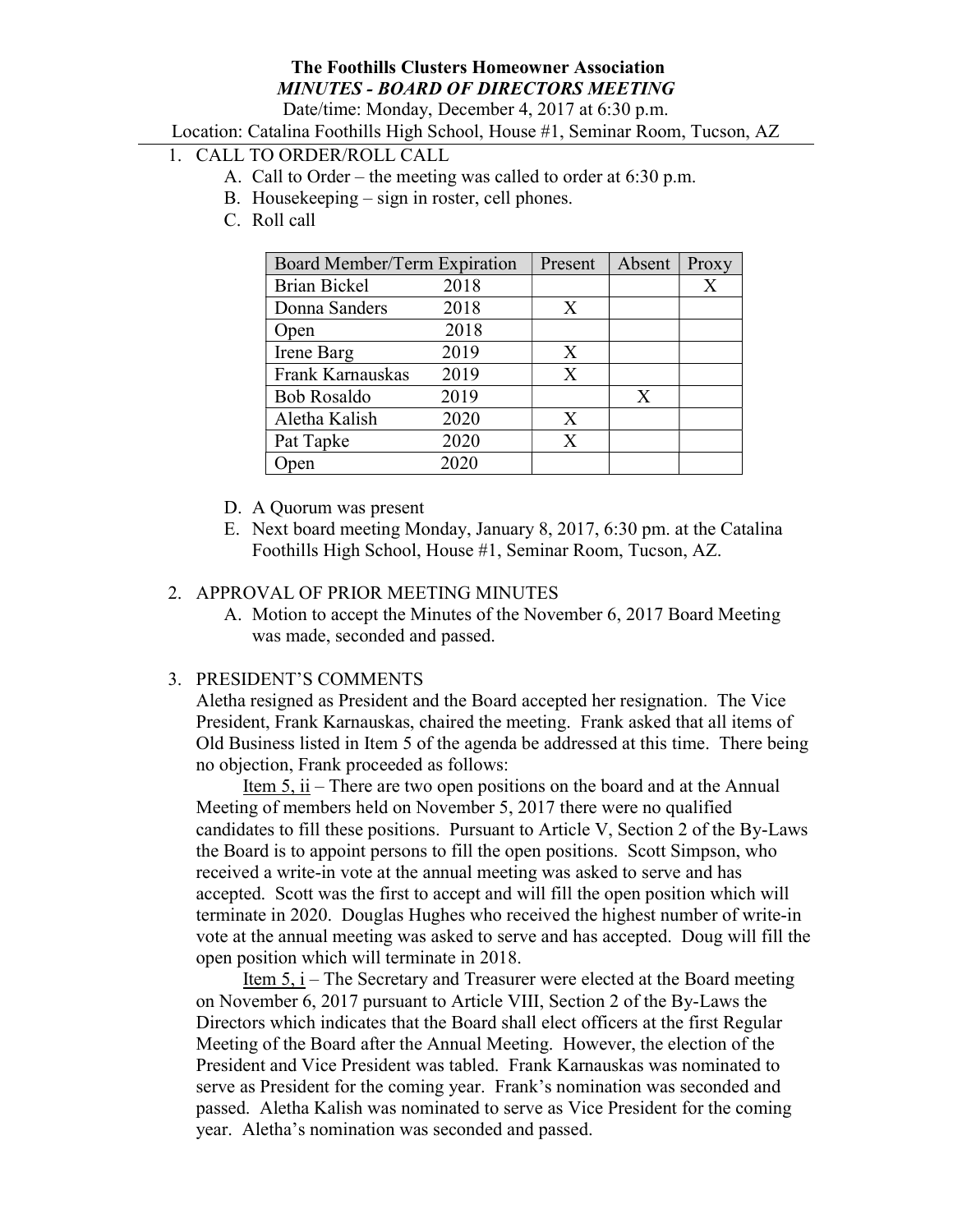Item 5, iii – Due to dissatisfaction with the service we are receiving from our current legal counsel, Goldschmidt/Shupe, Frank did an extensive and indepth search for a new law firm to represent us. Frank found that the firm of Carpenter Hazelwood provided the services we need at a rate comparable with our present counsel. Frank and Brian Bickel interviewed the local partner, Jason Smith, and are satisfied that Carpenter Hazelwood can meet our needs. A motion was made to approve Carpenter Hazelwood as the attorney of record for Foothills Clusters HOA and to authorize Frank Karnauskas on behalf of the board to enter into a contract with Carpenter Hazelwood to provide unlimited telephone and email contacts for a flat rate of \$50 per month and to provide collection and other legal services at the agreed upon rates. The motion was seconded and passed.

### 4. COMMITTEE REPORTS

A. Architectural Control and CC& R Committee

- a. Architectural Control Committee
	- a. Frank Karnauskas indicated he will continue to serve as chairperson of the ACC/CC&R committee.
	- b. The committee received one application to re-roof a home that presently has a white roof with an approved color. The application was approved.
	- c. A board member received a call indicating concern about a driveway off Evans Mountain at a home at 3800 E. Gibbon Mountain. The committee will follow up.
- b. CC&R Committee (Report Attached)
	- a. A member attending the meeting indicated there was a camper parked in the 6700 block of Quartzite Canyon. The committee will follow up.
- B. Landscape & Roads Committee
	- a. Roads
- a. It was noted that Pima County has done extensive road patching on Evans Mountain. Irene will follow up with the county to see if any additional resurfacing/patching is scheduled for Evans Mountain and/or Ventana Canyon. If patching has not been scheduled for Ventana Canyon, Irene will submit a request.
- b. Irene has requested bids for the rip-rap work on Ventana Canyon across from Cascades Springs. She received a bid from AAA for \$1,100 but is following up because she does not believe the contractor correctly understood the specs. She received a second bid from Chula Vista in the amount of \$2,692 and is waiting for the bid from the third contractor. The board authorized Irene to proceed with the project as long as the contract was under \$3,000.
- b. Landscape
- a. Irene is in the process of getting bids for regular vegetation management including maintenance of the subdivision entrances, the island at Alvernon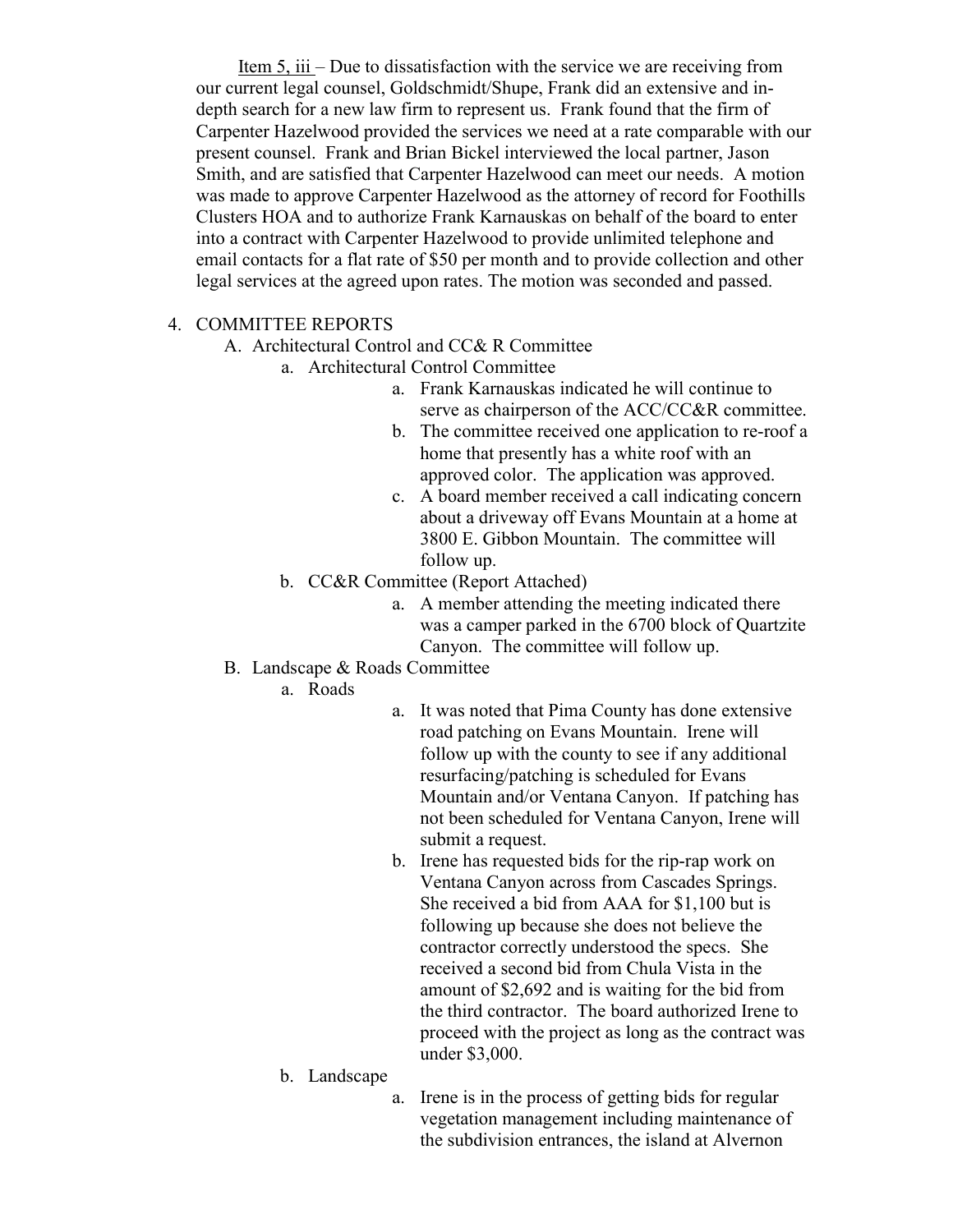Way, and tree trimming and clean-up of the common area on the cul de sac streets.

- C. Business Process Committee
	- a. Status of consent forms we currently have 149 signed consent forms in favor of the CC&R change. The next event will be held at Dena Peterson's in January. It will be an open house type event to be held on a Friday evening.
- D. Communications Committee (No Report)
	- a. Newsletter
		- a. The winter newsletter was mailed to all homeowners requesting that homeowners enroll for email receipt of news bulletins intended to replace the quarterly newsletter.
	- b. Website
- a. Frank presented a draft template of the new website format. (Copy attached).
- E. Finance Committee
	- i. The Treasurer' Report including the Balance Sheet as of November 29, 2017 and the Transaction List for November, 2017 are attached. The A/R Aging is being updated as invoices are sent out for the 2018 annual assessment.
	- ii. Brian is working on allowing homeowners to pay the annual assessment by credit card. He indicated that the homeowner needs to receive the invoice electronically in order to pay electronically.
	- iii. No further information on the reserve study at this time. Brian will follow up next month.
	- iv. Internal Controls No progress on contact with former board member who works at Intuit to get additional information regarding cloud storage and transitional access to records.
	- v. Pursuant to Article VIII, Section 8 of the By-Laws, the President shall co-sign all checks. Per previous board discussions, it is possible that two former board members, Louis Badoux-Ramackers and Dale Prescott, may have inadvertently not been removed from the Foothills Clusters signature card. Frank Karnauskas and Brian Bickel shall contact Wells Fargo and update the signers on the accounts and remove any signers who are not currently serving on the board including but not limited to Louis Badoux-Ramackers and Dale Prescott.
- F. Welcoming Committee
	- a. The welcoming committee received no notice of new homeowners in the neighborhood this month.
	- b. The committee is still working on getting bids on printing a folder for welcoming packets.
- 5. OLD BUSINESS (See item 3)
- 6. NEW BUSINESS